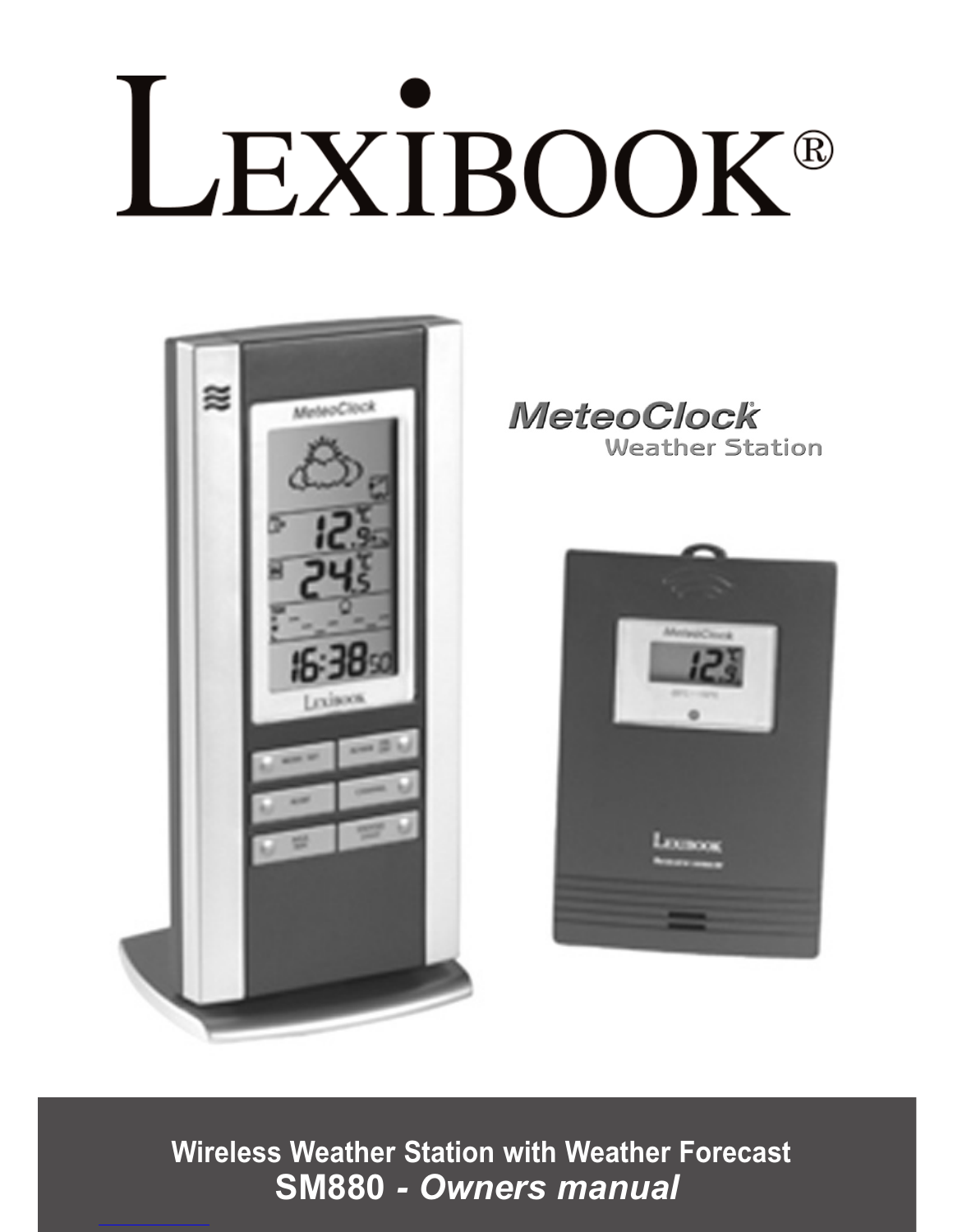# LEXIBOOK®

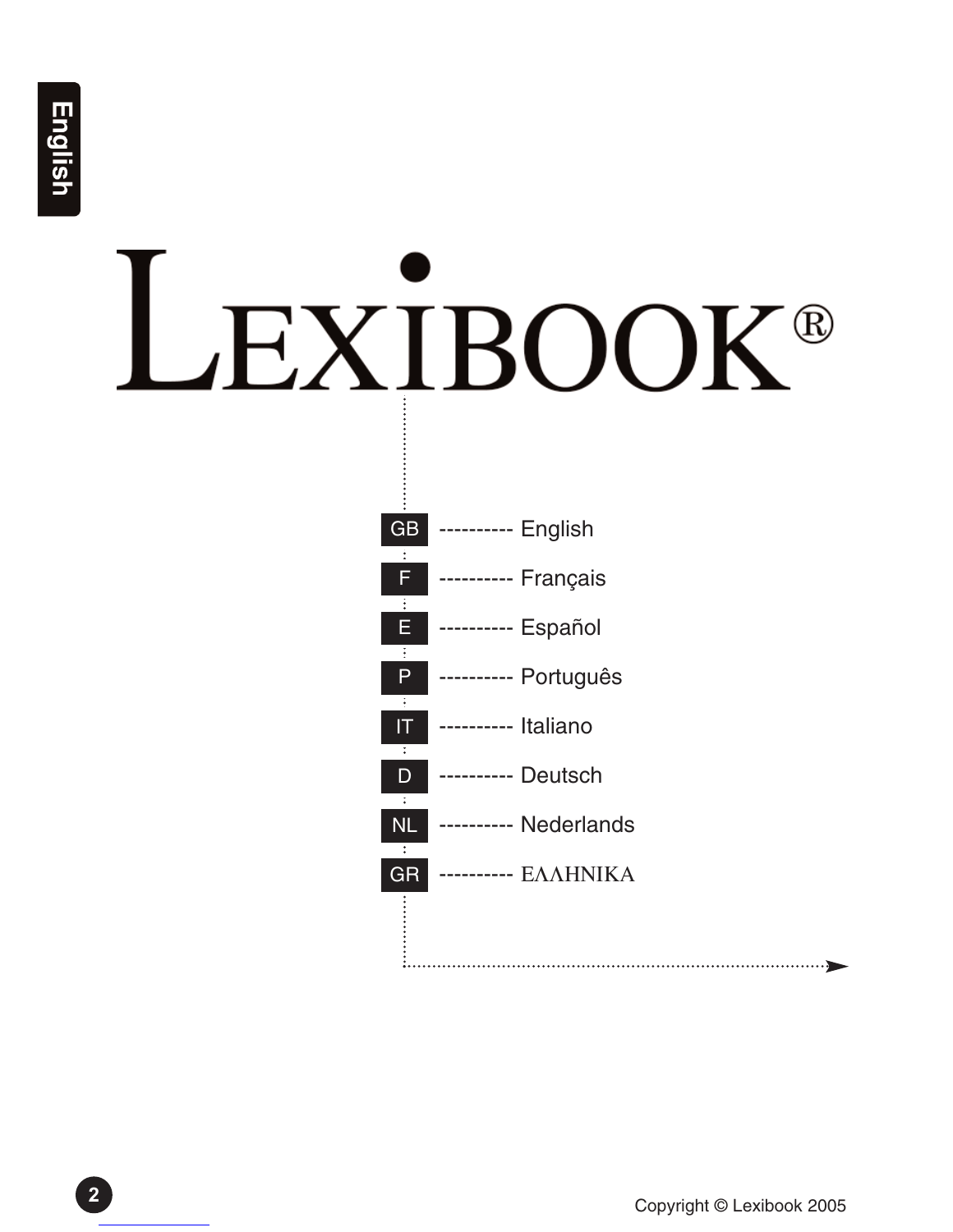# **Wireless Weather Station with Weather Forecast SM880** *- Instruction Manual*

# **INTRODUCTION**

Congratulations on your purchase of this weather station, MeteoClock® SM880. Please take the time to read and understand this manual so you can begin to enjoy the convenience and features this product has to offer.

#### **What exactly is a Weather Station?**

Lexibook<sup>®</sup> digital stations measure not only the time in progress  $-$  thanks to their built--in clock-but also the actual and upcoming weather.

The MeteoClock® SM880 incorporates the following functions:

- Thermometer:

The temperature is displayed in real time to the nearest tenth of a degree Celsius.Thanks to its wireless sensor,the station can detect from a distance the outdoor temperature or that of another room.

- Barometer:

The station also monitors the atmospheric pressure in real time. It displays the weather forecast by means of animated icons (sun,clouds,rain...)and for the next 8 to 12 hours.

# **FEATURES**

- Weather Forecast with Sunny, Slightly Cloudy, Cloudy, Rainy and Cloud Burst.
- 433MHz RF receiving frequency.
- Maximum three selectable RF channels with wireless Thermo Sensor. (One Wireless Thermo Sensor Included)
- Transmission range: 30 meters (open area).
- Measuring range: Indoor temperature:  $0^{\circ}C \sim +50^{\circ}C$ Outdoor temperature:  $-50^{\circ}$ C ~ +70°C
- Outdoor temperature alert function.
- Max/Min Memory for Indoor and Outdoor Temperature.
- Moon Phase Display.
- High Tide, Medium Tide and Low Tide Indication.
- Low-battery indicator for Outdoor Remote Sensor.
- Perpetual Calendar Up to Year 2069.
- 12/24Hour time display selectable.
- Day of week in 7 Languages Selectable.
- Backlight
- Wall mound or Table Stand Selectable.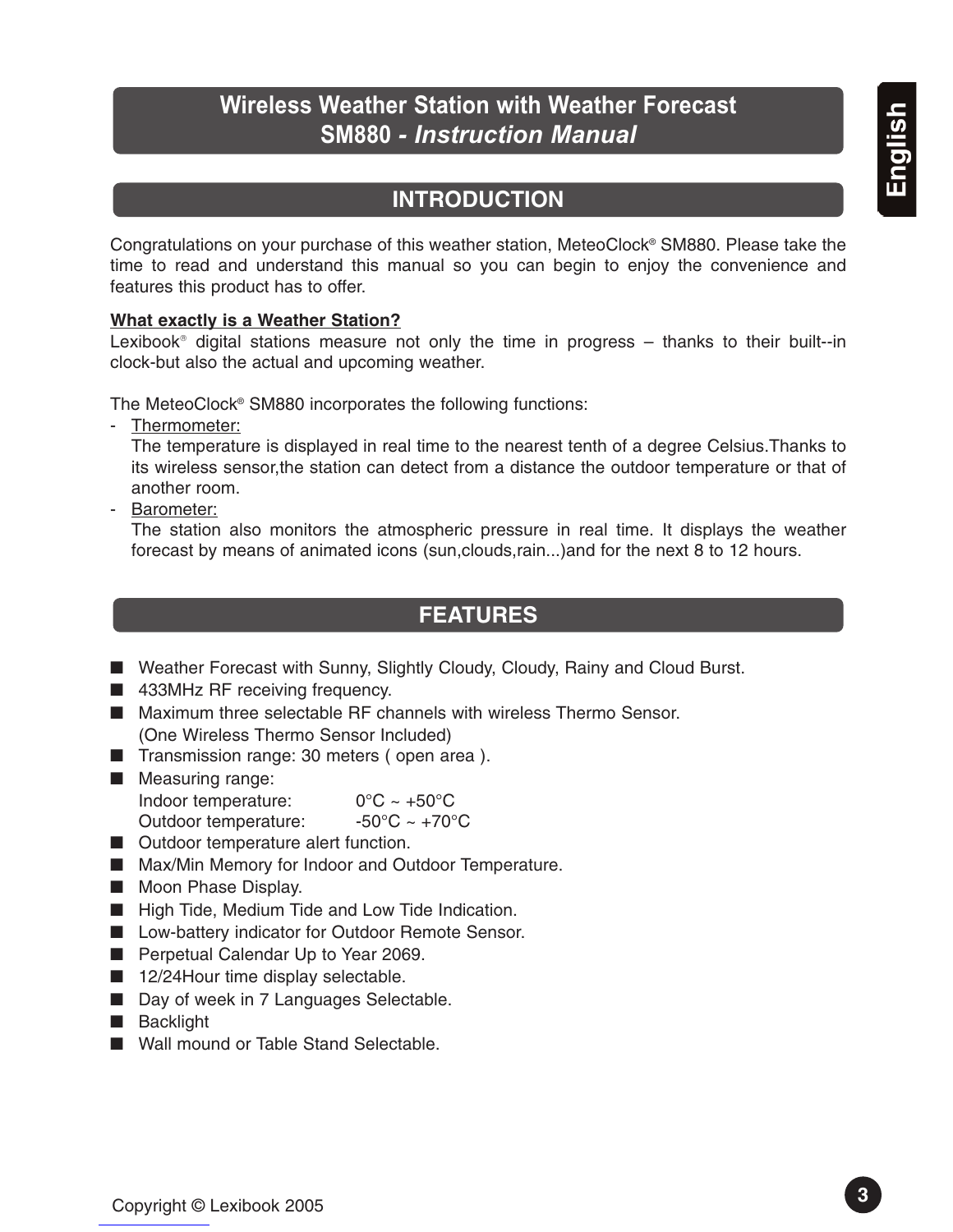■ Battery: Main Unit: DC 1.5 V AA size x 2 pcs Thermo Sensor Unit: DC 1.5 V AA size x 2 pcs ■ Size: 175 x 82 x 25 mm

# **MAIN UNIT APPEARANCE**



| <b>Part A-LCD</b>                | <b>Part B- Buttons</b>                                               |
|----------------------------------|----------------------------------------------------------------------|
| <b>A1</b> : Weather Forecast     | <b>B1: "MODE/SET"</b> button                                         |
| A2 : Outdoor Temperature         | <b>B2: "ALERT" button</b>                                            |
| A3 : Indoor Temperature          | <b>B3: "MAX/MIN"</b> button                                          |
| A4 : Moon Phase & Tide Indicator | <b>B4: "ALARM ON/OFF"</b> button                                     |
| A5 : Time Display                | <b>B5: "CHANNEL" button</b>                                          |
|                                  | <b>B6: "SNOOZE/LIGHT"</b>                                            |
|                                  | $\mathsf{B7}:$ "-( $^{\circ}\mathsf{C}/^{\circ}\mathsf{F}$ )" button |
|                                  | <b>B8</b> : "+(12/24)" button                                        |
|                                  | <b>B9: "RESET"</b> button                                            |
| <b>Part C- Structure</b>         | <b>C1</b> : Wall Mound Hole                                          |
|                                  | <b>C2</b> : Battery Compartment                                      |
|                                  | C <sub>3</sub> : Stand                                               |

English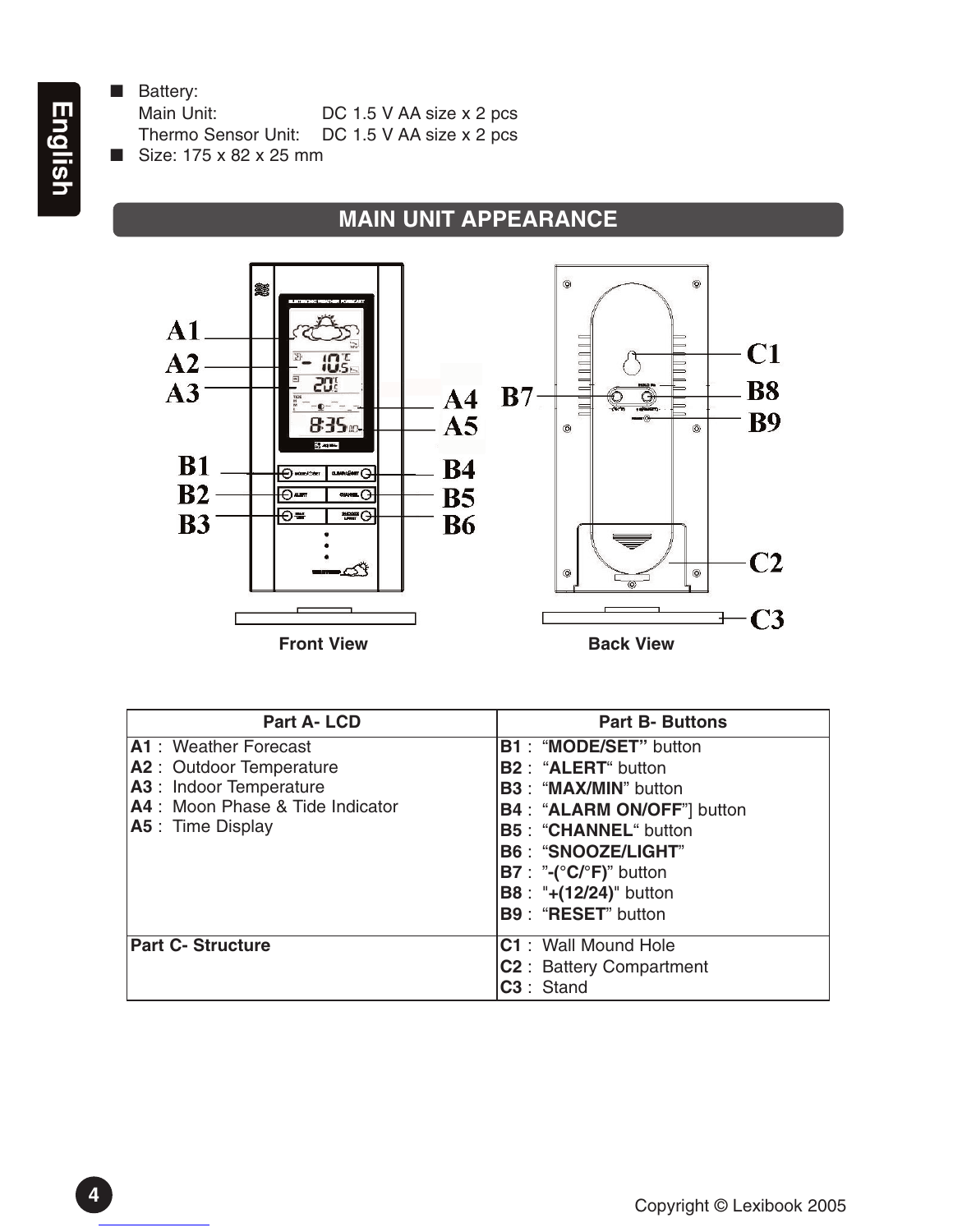

- **D1** : Outdoor Temperature
- **D2** : Transmission Indication LED
- **D3** : Battery Compartment
- **D4** : "**°C/°F**" button
- **D5** : Channel Selecting Switch
- **D6** : "**TX**" button data transmission

#### **Battery installation**

- 1 Remove the battery cover.
- 2 2 AA size batteries for the receiver (SM880).
- 3 2 AA size batteries for the remote sensor.
- 4 Insert the batteries between the terminals respecting the polarity indicated inside the compartment.
- 5 Replace the battery cover.

## **GETTING STARTED**

#### **Manual Time Setting:**

- Hold " MODE" button for 3 seconds to enter Clock/Calendar setting Mode.
- Press "**+**" or "<sup>-</sup>" buttons to adjust the setting and press "MODE" button to confirm each setting.
- The setting sequence is shown as follow: Hour, Minutes, Second, Year, Month/Day sequence, Month, Day, Time Zone, Day-of-week language.
- 7 languages can be selected in Day-of-week, they are: German, English, Russian, Denmark, Dutch, French, Italian and Spanish. The languages and their selected abbreviations for each day of the week are shown in the following table.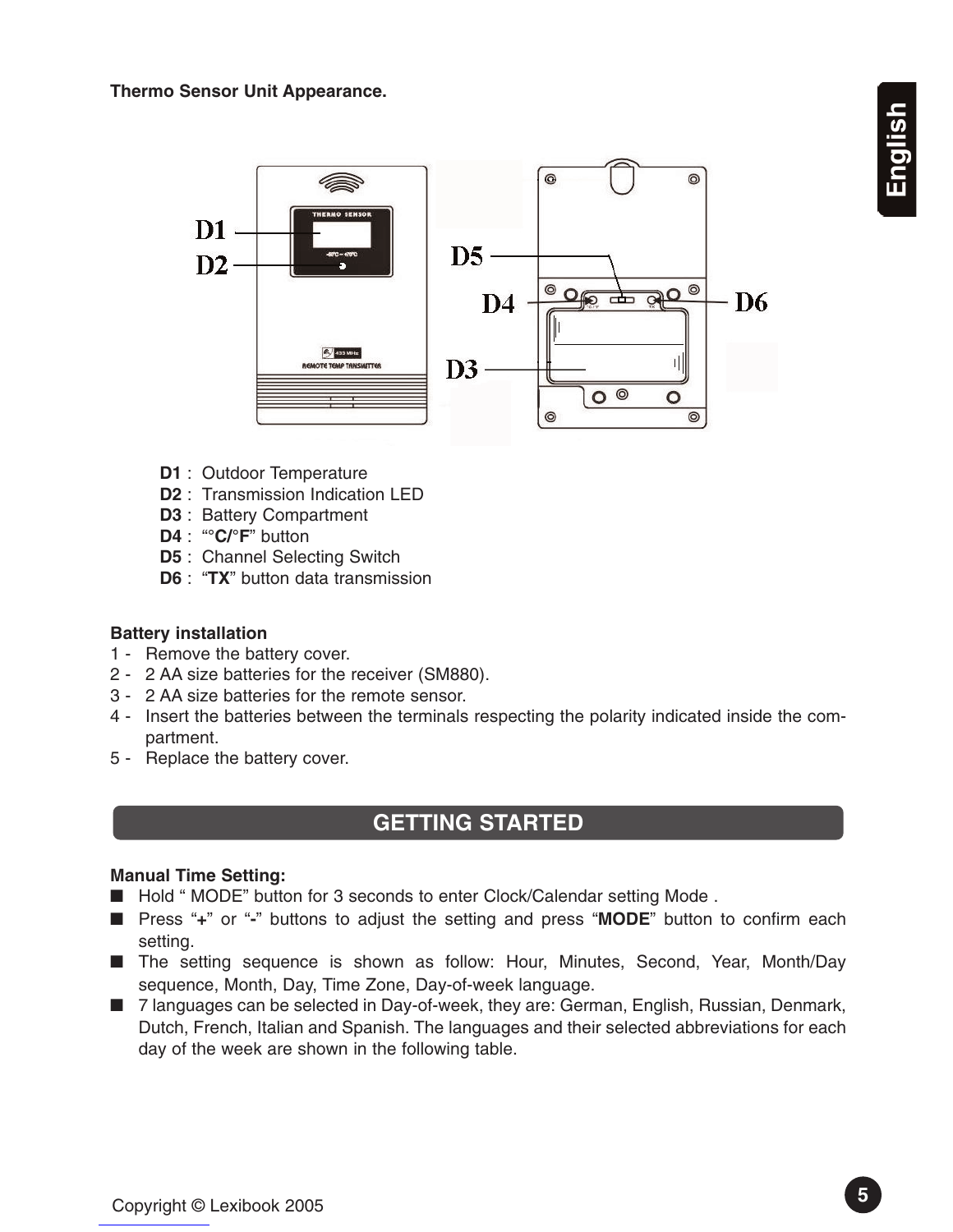| Language    | Sunday    | <b>Monday</b> | <b>Tuesday</b> | Wednesday Thursday |           | <b>Friday</b> | <b>Saturday</b> |
|-------------|-----------|---------------|----------------|--------------------|-----------|---------------|-----------------|
| German, GE  | <b>SO</b> | <b>MO</b>     | <b>DI</b>      | MI                 | <b>DO</b> | <b>FR</b>     | <b>SA</b>       |
| English, EN | <b>SU</b> | <b>MO</b>     | TU             | <b>WE</b>          | <b>TH</b> | <b>FR</b>     | <b>SA</b>       |
| Denmark, DA | <b>SO</b> | MA            | ΤI             | ON                 | <b>TO</b> | <b>FR</b>     | LO              |
| Dutch, NE   | ZO        | <b>MA</b>     | <b>DI</b>      | <b>WO</b>          | <b>DO</b> | <b>VR</b>     | ZA              |
| French, FR  | <b>DI</b> | LU            | <b>MA</b>      | ME.                | JE.       | <b>VE</b>     | <b>SA</b>       |
| Italian, IT | <b>DO</b> | LU            | MA             | ME                 | GI        | <b>VE</b>     | <b>SA</b>       |
| Spanish, ES | <b>DO</b> | LU            | MA             | MI                 | JU        | VI            | <b>SA</b>       |

#### **Snooze Alarm Clock Function:**

■ Press " **MODE**" button to select to view :

Time  $\rightarrow$  Date/Month /Weekday  $\rightarrow$  Alarm Time ("ALM" Shown on the LCD)

- When viewing the Alarm Time, hold "MODE" button for 3 seconds to enter Alarm Time setting. Press " **+**" or "**-**" buttons to adjust the alarm time.
- Press "ALARM" button to switch alarm on or off. If it is on, "<sup>(((●))</sup>)" shown on the LCD.
- Snooze alarm snoozes for 5 minutes, then it alarms again.
- Press any button to stop the snooze alarm.

### **Maximum/Minimum Outdoor Temperature recording function:**

- Press "MAX/MIN" button to show the maximum recorded Indoor /Outdoor Temperature. " $MAX$ " is shown on the LCD
- Press "MAX/MIN" button again to show the minimum recorded Indoor/Outdoor Temperature. " $MIN$ " is shown on the LCD.
- Hold "MAX/MIN" button for 3 seconds to clear the recorded maximum and minimum reading.

#### **Weather Forecast function:**

- After Batteries inserted, or holding "**+(12/24)**" button for 3 seconds, weather icon Flash (LCD-A1). Enter the current weather pressing " **+** " or " **-** " buttons. Press "**MODE**" button to confirm the setting.
- Totally 5 different weather in the weather forecast.

| <b>Sunny</b> | <b>Slightly Cloudy</b> | <b>Cloudy</b> | Rainy | <b>Cloudburst</b> |
|--------------|------------------------|---------------|-------|-------------------|

- If there is any inconsistency of weather forecast between Local Weather Station and this unit, the Local Weather Station's forecast should prevail.
- The trend pointer displayed on the LCD indicates the trend of the outdoor temperature.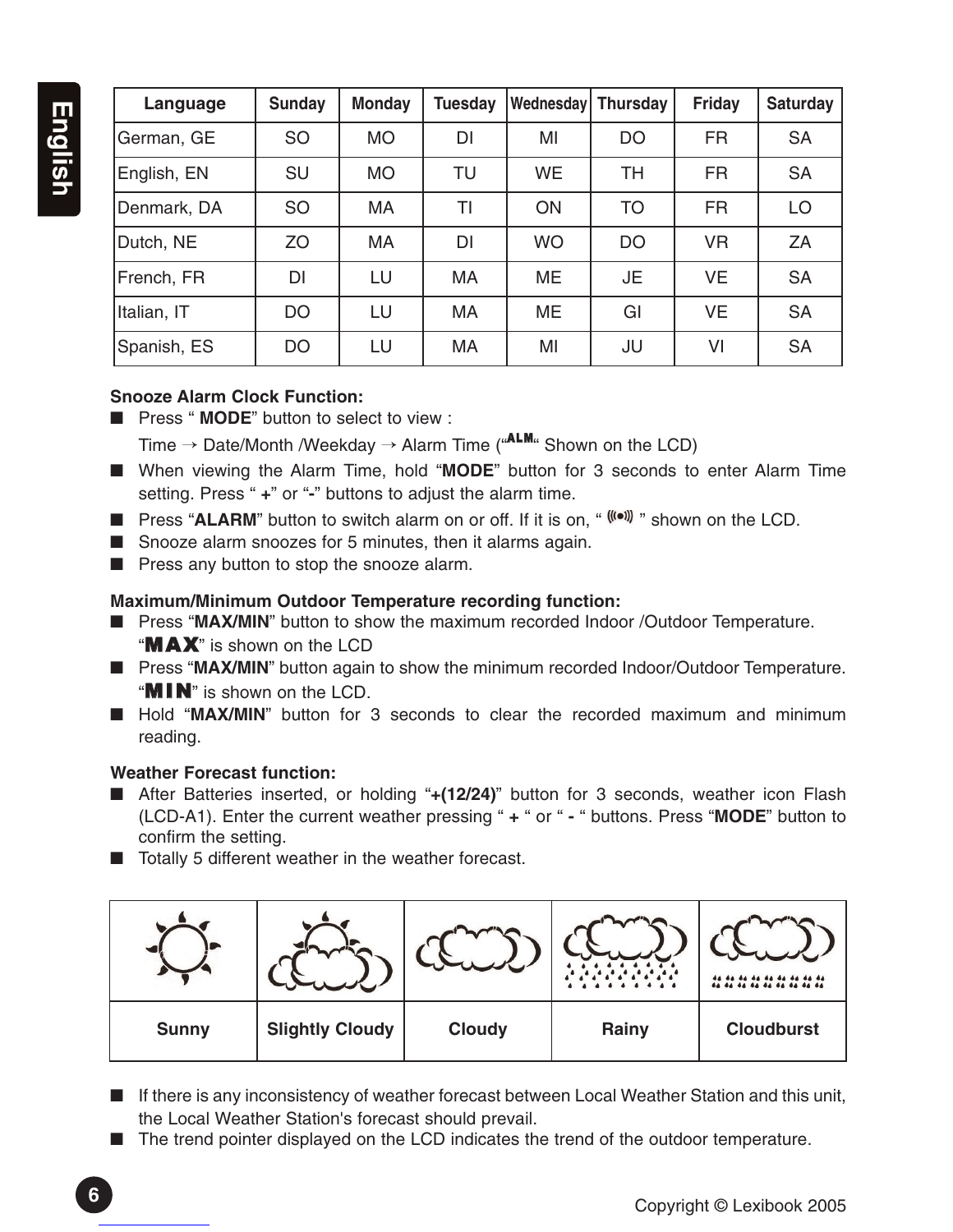| Indicates the             | Indicates the             | Indicates the             |
|---------------------------|---------------------------|---------------------------|
| barometric pressure trend | barometric pressure trend | barometric pressure trend |
| is increasing.            | is steady.                | is decreasing.            |

#### **Thermometer:**

■ Press "-(°C/°F)" button to select Indoor/Outdoor Temperature in Celsius mode/ Fahrenheit mode.

#### **Outdoor thermo sensor unit registration procedure:**

- The weather station automatically starts receiving transmission from Outdoor Thermo Sensor for outdoor temperature after new batteries are inserted.
- The sensor will automatically transmit temperature to the weather station after batteries inserted. Batteries compartment of thermo sensor is locating behind the back cover, unscrews to open.
- For having more than one external transmitter (Maximum3), select the Channel, CH1, CH2 or CH3 to ensure each sensor is transmitting difference channel before inserting batteries. The channel select switch is at the back of the thermo sensor.
- Press "TX" button on the thermo sensor unit to transmit temperature to the weather station manually. The weather station gives a "beep" sound if it received the temperature.

#### **Display outdoor temperature :**

■ Press "CHANNEL" button to view the 3 Channels' temperature. The sequence is shown as follow:

Press Press Press



**Display the three channels alternatively**.

- Hold "CHANNEL" button for 3 seconds to cancel unused channel manually. It will automatically register a new channel again if a new channel is received.
- The trend pointer displayed on the LCD indicates the trend of the outdoor temperature.







| Indicates the outdoor      | Ind |
|----------------------------|-----|
| temperature is increasing. | tem |

**I** icates the outdoor **their is steady.** 

**Indicates the outdoor temperature is decreasing.** 

■ Press "°C /°F" button, on the Thermo Sensor unit, to select Thermo Sensor displayed in Celsius mode or Fahrenheit mode.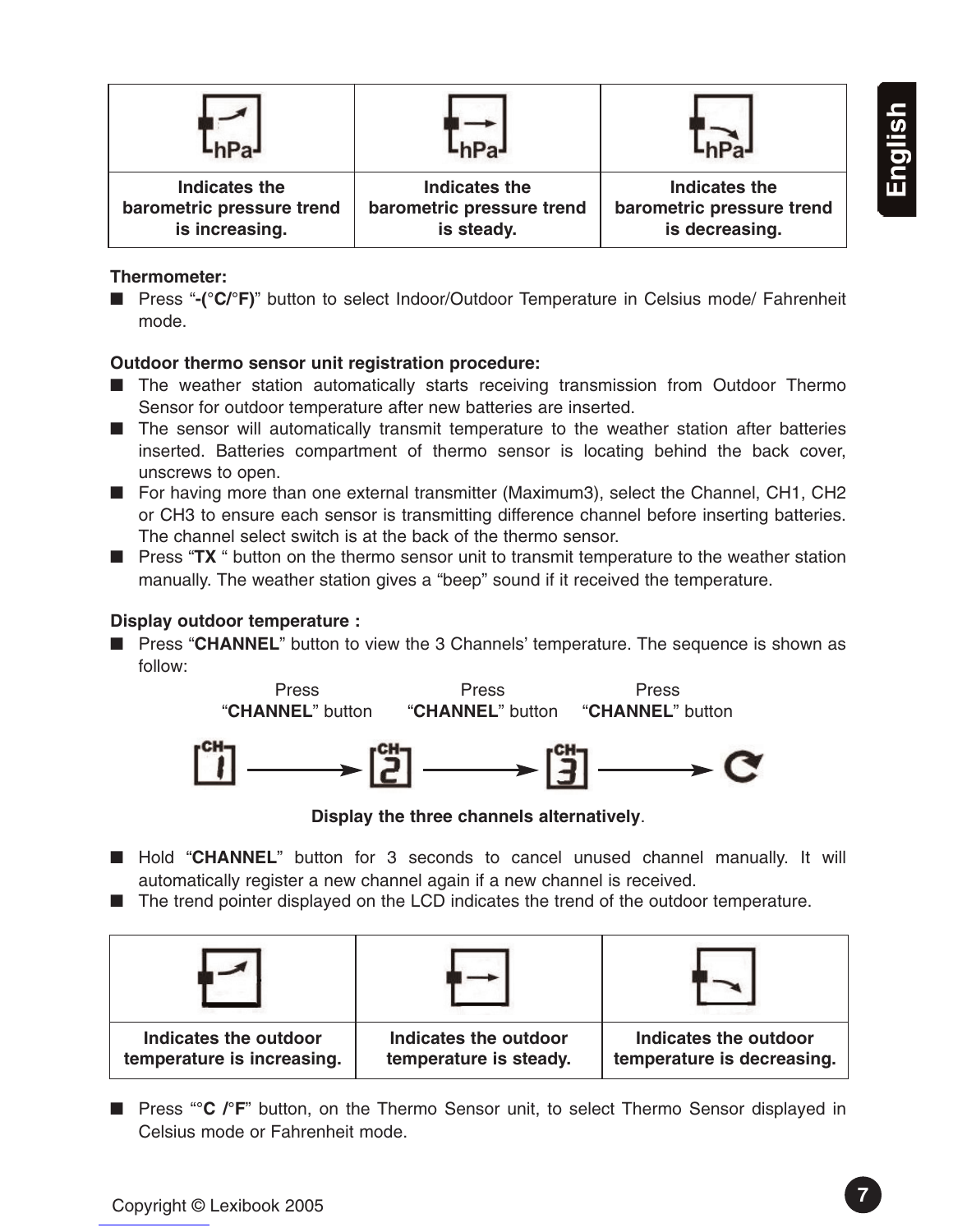#### **Outdoor Temperature Alert function:**

- Press "ALERT" button to set the Outdoor Temperature Alert function on or off ( " **2** " appears on the LCD if this function is on).
- Hold "ALERT" button for 3 seconds to enter the Alert setting. Outdoor temperature flashes.
- Press " +" or "<sup>-</sup>" button to select the channel for the temperature alert.
- Press "ALERT" button to confirm the settings.
- Press " + " or "<sup>-</sup>" button to set the upper "  $\bar{\blacktriangle}$  " and lower "  $\bar{\blacktriangle}$  " limit of the temperature.

# **WEATHER DISPLAY**

- After setting up, reading for weather forecasts should be discarded for the next 12-24 hours. This will allow sufficient time for the Weather Station to operate at a constant altitude and therefore result in a more accurate forecast.
- Common to weather forecasting, absolute accuracy cannot be guaranteed. The weather forecasting feature is estimated to have an accuracy level of about 75% due to the varying areas the Weather Station has been designed for use in.
- If the Weather Station is moved to another location significantly higher or lower than its initial standing point (e.g from ground floor to 1st floor of a house), remove the batteries and reinsert them after about 30 seconds. By doing this, the Weather Station will not make mistake of new location being a possible change in air pressure. Again, discard the weather forecasts for the next 12-24 hours as this allow time for operation at a constant altitude.

#### **Moon Phase and Tide Indication**

The Moon Phase of each day is shown on the LCD.



#### **Low batteries indicator:**

■ Low battery icon " I " appear at outdoor temperature row in particular channel indicating the external transmitter of the channel in low battery status.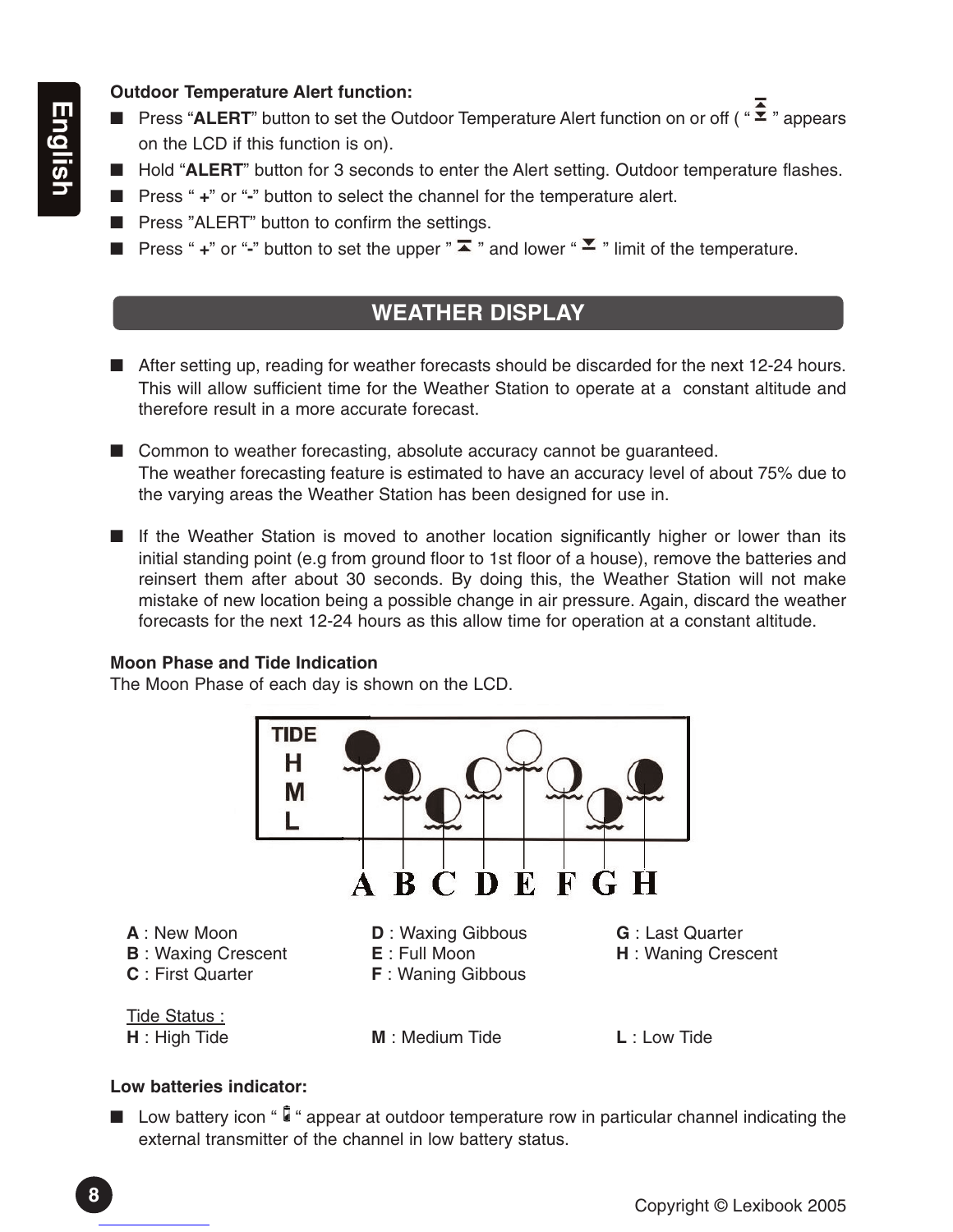#### Note

- *Always read the users manual carefully before operating the Unit.*
- *Avoid placing the clock near interference sources/metal frames such as computer or TV sets.*
- *The clock loses its time information when the battery is removed.*
- All Setting Mode will automatically exit in 5 seconds without any adjustment.

# **SPECIFICATIONS**

#### **Weather Station Receiver SM880 Weather Station Transmitter**

Battery Type: 2 X 1.5V AA batteries Operation Temp: 0°C- +50°C Temp. Range: 0°C- +50°C Measurement Accuracy: +- 1°C within measuring range of 0 to 40°C Resolution: 0.1°C

Battery Type: 2 X 1.5V AA batteries Temp. Range: -20C- +50C Transmission Frequency: 433Mhz Transmission Range: 30 meter (Open area)

## **TROUBLESHOOTING**

| Problem:                                                                | Solution:                                                                                                                                                                                                                                         |
|-------------------------------------------------------------------------|---------------------------------------------------------------------------------------------------------------------------------------------------------------------------------------------------------------------------------------------------|
| Temperature reading of<br>outdoor remote sensor<br>seems to high.       | Ensure the remote sensor is out of direct sunlight, and<br>away from sources of heat.                                                                                                                                                             |
| Receiver is no longer<br>receiving remote sensor<br>signals or display. | Repeat the learning procedures.<br>Temperature may be below -30°C.<br>Batteries in remote sensor may need changing.<br>Move remote sensor closer to the receiver.<br>- Make sure remote sensor is away from sources of<br>electrical disturbance. |

### **WARRANTY**

This product is covered by our two-year warranty.

For warranty requirements or after sales service, please contact your local retailer with your proof of purchase. Our warranty covers all manufacturer defaults but does not cover deterioration due to non-respect of the Instruction Manual or bad handling of the product (like sun or water exposure or dismantling of the product).

Warranty does not cover batteries.

Freephone helpline: 0 808 100 3015 http://www.lexibook.co.uk - infouk@lexibook.com